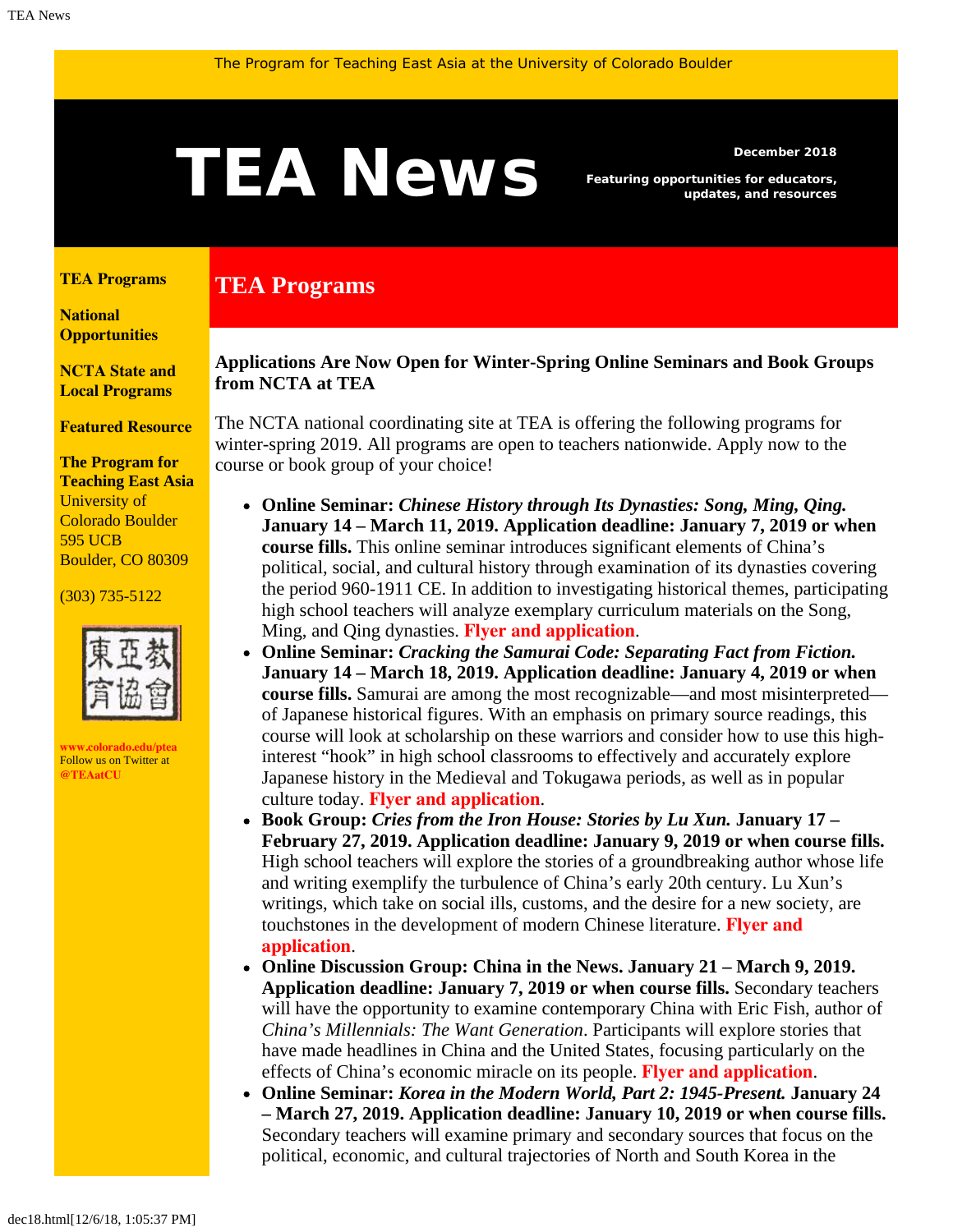globalizing world and the future of the two Koreas. **[Flyer and application.](https://www.colorado.edu/ptea/sites/default/files/attached-files/2019koreacoursepart2flyer.pdf)**

**Book Group:** *Japan through Children's Literature: J-Boys: Kazuo's World, Tokyo, 1965.* **February 1 – March 26, 2019. Application deadline: January 17, 2019.** Intermediate and middle school teachers will explore this autobiographical historical fiction's themes and topics of post-World War II Japan, as seen through the eyes of a fourth-grade boy. **[Flyer and application.](https://www.colorado.edu/ptea/sites/default/files/attached-files/ws2019jpkidlitbgflyer.pdf)**

**Mark Your Calendars—Applications Open for NCTA-TEA Summer Institute on January 3, 2019**

**NCTA-TEA 2019 Summer Institute:** *East Asia in the Early Modern World***. July 7-12, 2019 (tentative). Application deadline: March 18, 2019.** What do sources from and about merchants, pirates, diplomats, missionaries, soldiers, and artists tell us about early modern East Asia? Examining various transborder voyagers, institutions, and practices that contributed to the formation of the interconnected East Asian world (1272-1842), this institute will offer secondary teachers an opportunity to work with scholars and specialists to consider East Asia as a system that included but transcended the collective national histories of China, Japan, and Korea. Teachers will learn about the political, economic, and cultural systems of the early modern East Asian world and reconsider narratives of encounters and conflicts with European imperialist powers. The institute will be held on the CU Boulder campus. Applications will be available on the TEA **[website](http://www.colorado.edu/ptea)** beginning January 3, 2019.

## **National Opportunities**

**NCTA Webinars from FCCEAS.** NCTA at the Five College Center for East Asian Studies is offering a number of webinars over the coming months:

- *"Are You an Echo?" with translator David Jacobson.* **December 11, 2018, 7 pm EST.** This webinar will explore the work of poet Misuzu Kaneko, who charmed Japan in the 1920s and was rediscovered years after her death, becoming one of Japan's best-loved children's poets. **[Registration](https://register.gotowebinar.com/register/3881429272156123906?utm_source=October+22%2C+2018&utm_campaign=FCCEAS+e-bulletin&utm_medium=email)**.
- *Green Island, with author Shawna Yang Ryan.* **January 22, 2019, 7 pm EST.** Kamata's novel sweeps across six decades and two continents, shadowing the course of Taiwan's history from the end of Japanese colonial rule to decades under martial law and finally to its transformation into a democracy. **[Registration](https://register.gotowebinar.com/register/8974507870608552451)**.
- *A Girls' Guide to the Islands, with author Suzanne Kamata.* **January 30, 2019, 7 pm EST.** American author Kamata tells the story of her exploration of the small islands of the Inland Sea, an adventure undertaken with her daughter, who is deaf and uses a wheelchair. Language, culture, and the generation gap posed challenges. **[Registration](https://attendee.gotowebinar.com/register/4570052306360141313)**.
- *Taiwan and the World.* **March 5, 2019. 7 pm EST.** Join Professor James Lin of the University of Washington as he discusses Taiwan's place in the world today. **[Registration](https://register.gotowebinar.com/register/6175470123094257155)**.

**Asia for Educators-NCTA Online Book Groups.** The NCTA national coordinating site at Columbia University is continuing its multiple series of online book groups this winter. Upcoming groups include the following:

*Laozi: The Dao Speaks*. **December 12, 2018 – February 6, 2019**. Graphic Adaptations Series.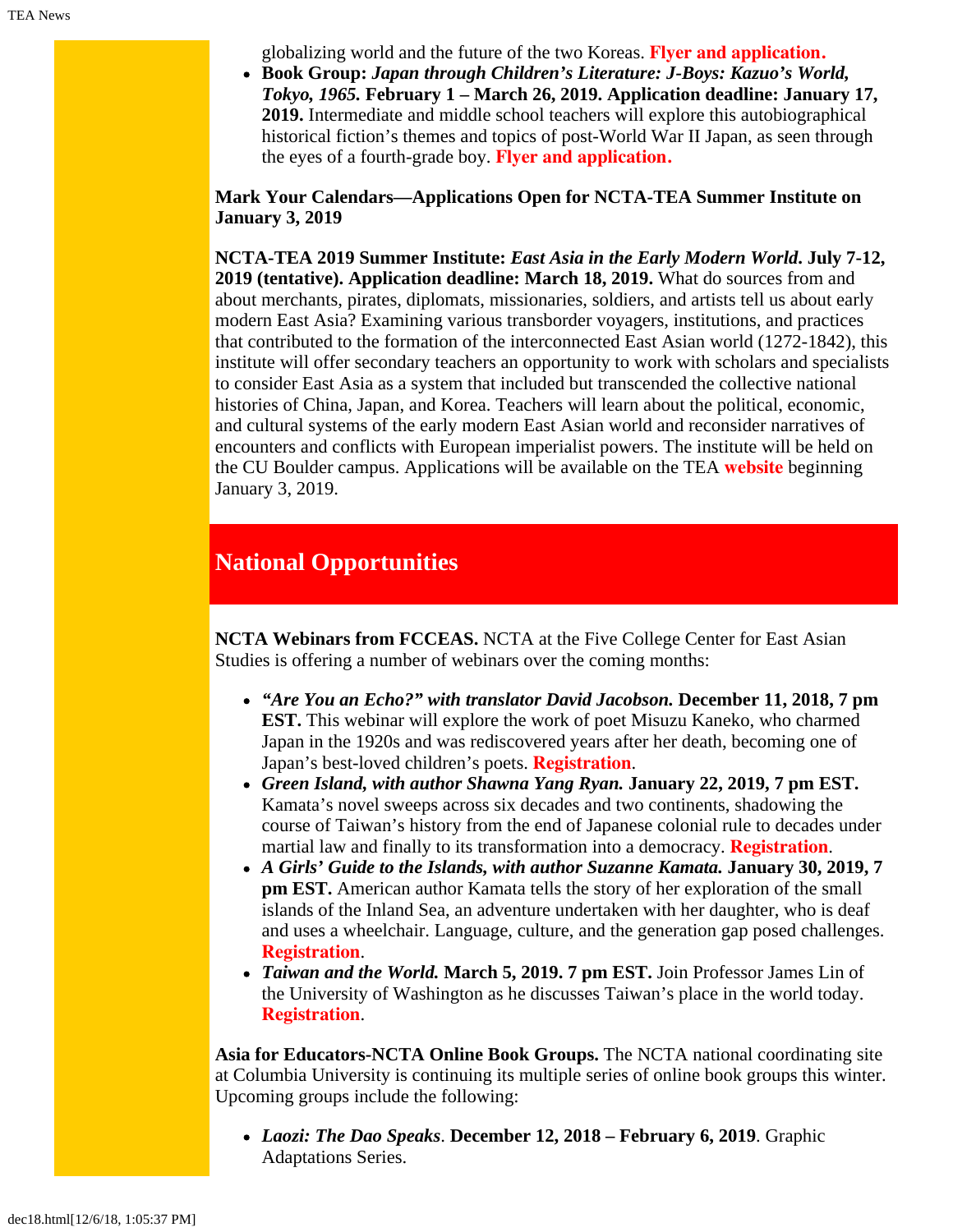- *Buddha: Kapilavastu Vol I and The Four Encounters Vol II.* **January 30 – March 19, 2019**. Graphic Adaptations Series.
- *Showa 1926-1939: A History of Japan.* **February 6 April 9, 2019.** Graphic Novels Series.

For more information and to register, visit the Asia for Educators **[website](http://asiaforeducators.org/course/index.php?categoryid=41)**.

**Fulbright Distinguished Awards in Teaching Semester Research Program for U.S. Teachers. Application deadline: January 15, 2019.** This program provides an opportunity for K-12 educators to take part in a three- to six-month professional development experience abroad. Taiwan is among the locations in which teachers can pursue their individual inquiry projects and take courses at a host university. For more information, visit the **[website](https://www.irex.org/project/fulbright-distinguished-awards-teaching-semester-research-program-us-teachers)** of IREX, which administers the program for the U.S. State Department.

**Keizai Koho Center Teacher Study Tour to Japan. June 24 – July 1, 2019. Application deadline: February 1, 2019.** This program for teachers in grades 6-12 will take place primarily in Tokyo and will include visits to Japanese schools and businesses, interaction with scholars and experts on Japanese education and society, home stays, and cultural activities. More information is available **[here](http://www.us-japan.org/programs/kkc/k2019/index.html)**.

#### *Previously Announced National Opportunities*

**Teach in China – Summer 2019. Application deadline: January 15, 2019.** SABEH (Sino-American Bridge for Education and Health) offers three- to four-week opportunities to teach in China during July and August 2019. Participating K-12 teachers experience Chinese culture, schools, teaching, travel, and collaboration with Chinese and American colleagues. More information and an application are available on the SABEH **[website](http://www.sabeh.org/teach-in-china)**.

# <span id="page-2-0"></span>**NCTA State and Local Programs**

**Rhode Island NCTA Seminar:** *Human and Physical Geography of East Asia*. **January 12 – March 2, 2019.** This 30-hour seminar will look at past and contemporary issues through a geographic lens. The seminar will be held on five Saturdays at Rhode Island College in Providence. **[Flyer and registration.](https://www.fivecolleges.edu/system/files/attachments/2018-2019%20NCTA%20Rhode%20Island%20seminar%20flyer.pdf)**

**Washington NCTA Seminar:** *The Silk Roads: Yesterday and Today.* **January 23, February 13, and March 20, 2019. 4:30-8:30 pm.** This face-to-face seminar will use readings, movie clips, class discussion, and lesson plans to explore Silk Road history/geography and grapple with the significance today. The seminar will meet at Mariner High School in Everett, WA. **[Details and registration](https://jsis.washington.edu/earc/silkroad-everett/)**.

**New York NCTA Seminar: China, Korea, Japan – Historical and Contemporary. January 26 – March 20, 2019.** This seminar, which will provide content and resources for teaching about China, Korea, and Japan, will include four Saturday meetings in Ithaca, plus six webinars. **[Flyer and registration](https://www.fivecolleges.edu/system/files/attachments/NCTA%202019%20Ithaca%20Seminar%20flyer%20and%20application.pdf)**.

**Northwest Indiana NCTA Seminar:** *Teaching about Asia***. March 2 – May 4, 2019. Registration deadline: February 8, 2019.** This NCTA seminar will provide a broad overview of the history, society, and culture of China, Japan, and Korea. The seminar will combine four in-class and four online sessions, plus a field trip to the Art Institute of